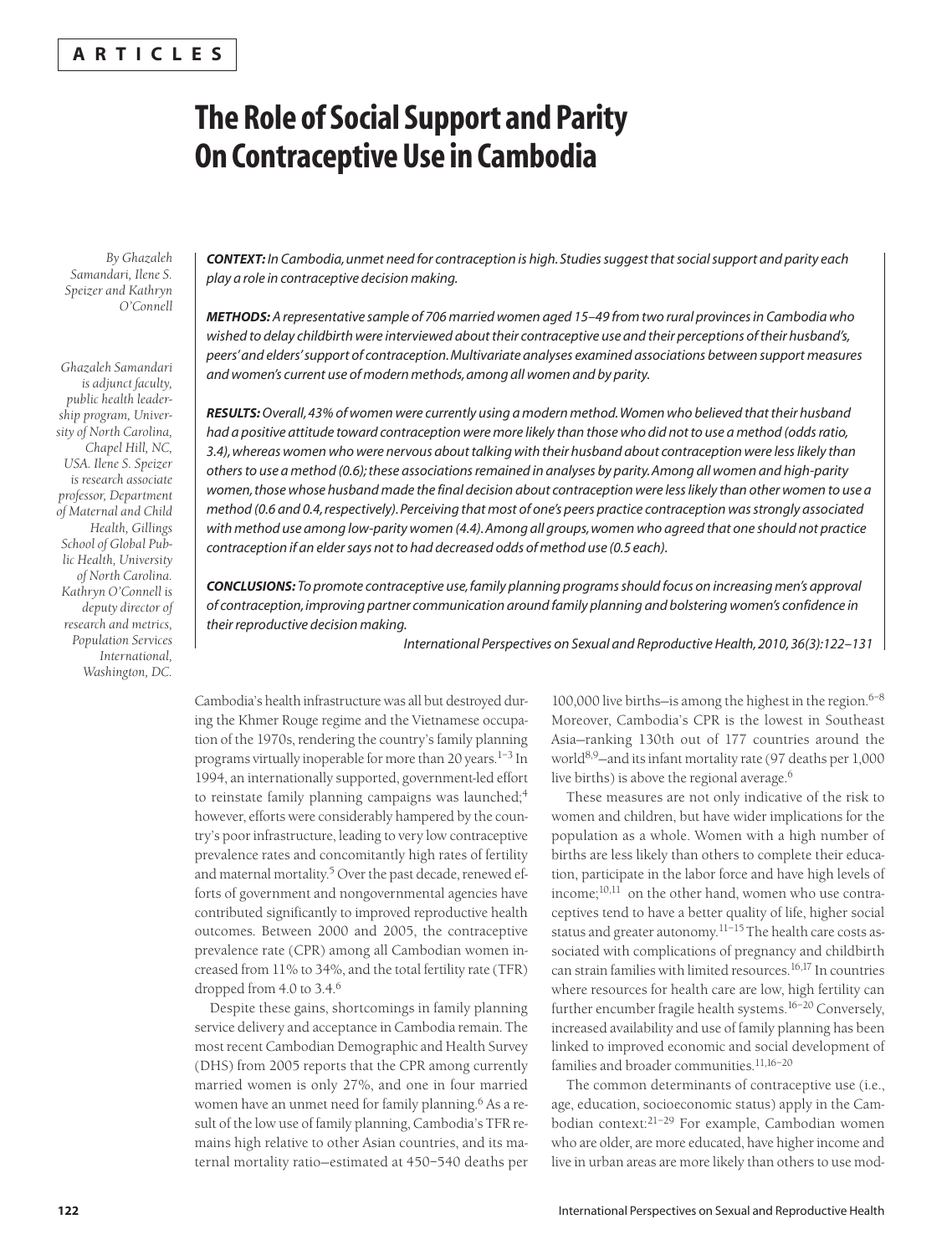ern contraceptive methods. In addition, data from numerous countries show that a woman's contraceptive use is positively related to parity.<sup>26</sup> Women of low parity (often defined as having had two or fewer live births) are less likely than women of higher parity to use contraceptives, even if they have a strong desire to delay or space their next pregnancy.<sup>30</sup> In Cambodia, DHS data echo this relationship between parity and contraceptive use, with use being substantially higher among women who have had any children, as opposed to none.<sup>6</sup> In addition, the reported desire to limit births rises dramatically at parities two and three: By parity three, more than 70% of women express a desire for no more children. However, by parity three, only 28% of all women report using a contraceptive method, suggesting an unmet need for family planning among women with more live births.

Although more than 98% of Cambodian women report knowing a modern method of contraception and most report that such methods are affordable,<sup>6</sup> availability of contraceptives remains inadequate. In Cambodia, modern methods are low-priced and are distributed through numerous outlets, such as pharmacies, markets and both private and public health clinics; however, availability of methods can be irregular, particularly in rural areas.6,31 Even so, other social and individual elements may be playing a more substantial role than availability in inhibiting contraceptive use.32,33

According to an evaluation of Cambodian family planning programs by the United States Agency for International Development, underutilization of family planning persists even in areas where methods are readily available.<sup>33</sup> In addition, a 2008 qualitative study on abortion behaviors funded by the UK's Department for International Development indicates that above and beyond structural components, such as pricing and proximity to contraceptive outlets, women's contraceptive use in Cambodia may be influenced by input from members of their social networks, such that negative input leads to decreased use.<sup>34</sup>

The effect of social support on contraceptive use patterns has been examined in numerous settings.<sup>35-42</sup> Such studies show that a woman's decisions about contraception may be influenced by the number and types of relationships within her social network and by her perceptions of prevailing social norms. In particular, when women are uncertain of the merits of modern contraception, they decide about method use on the basis of discussions with network members.40 Studies from countries such as Kenya, Thailand, Cameroon and the Philippines demonstrate that a woman's contraceptive use is positively related to perceived encouragement by social network members and negatively associated with perceived disapproval.37,43–45 Moreover, women with strong interpersonal connections to contraceptive users are more likely than others to use methods, whereas women with many contraceptive nonusers in their network are less likely than others to use a method.43,44

The types of individuals thought to have a notable effect on a woman's contraceptive decision making include her husband and her female peers, as well as elder women in the community.46–50 The spousal relationship has proven particularly critical in the hierarchy of social support on contraceptive use, with numerous studies demonstrating the husband's sway over contraception.<sup>51-56</sup> In Cambodia, 99% of husbands have knowledge of their partners' contraceptive use, indicating that their involvement in and influence on decision making may be considerable.<sup>6</sup> Elders also play an important advisory role in Cambodian society, making their input on contraceptive norms potentially influential.57

To date, there are no peer-reviewed studies of social support and contraceptive use in Cambodia. A 2007 Population Services International study report indicates that key individuals may contribute to a woman's willingness and ability to use contraceptives.<sup>58</sup> Moreover, social support may differ depending on parity, and women tend to feel pressure to restrict contraceptive use in the early stages of their fertility. In particular, women in the study perceived it to be socially inappropriate to use contraceptives before they had had at least two live births.

Given the current low level of method use among Cambodian women, further exploration of the determinants of contraception in this population is necessary. The purpose of this study is to examine the relationship between social support and contraceptive use in Cambodia, paying special attention to differential effects on women of low parity (two or fewer children) versus high parity (three or more children). Findings from this study will not only help identify the specific social support that women encounter during the contraceptive decision-making process, but will also generate an understanding of how these forces work at different points during a woman's reproductive years. This information can be utilized in the development of targeted program strategies aimed at improving contraceptive use among women with unmet need in Cambodia.

Various theoretical frameworks have been applied to the concept of social support. This study uses the concept of subjective norms from Azjen's Theory of Planned Behavior, which posits that an individual's actions will conform to the perceived expectations of important referent groups within the person's social network.<sup>59</sup> This conformity is based on a combination of the individual's perceptions about the behavioral expectations of the referent group (normative beliefs) and her or his motivation to comply with these expectations. Constructs from the Theory of Planned Behavior, such as subjective norms, have been shown to explain 16–64% of the variance in intentions to use contraceptives.60–64 The concept of subjective norms is particularly appropriate for a Cambodian sample, because respect for and, thus, motivation to comply with referent groups such as elders is high.<sup>57</sup> Although this study is not specifically testing the theoretical constructs of the Theory of Planned Behavior, survey measures and data interpretations were based on them.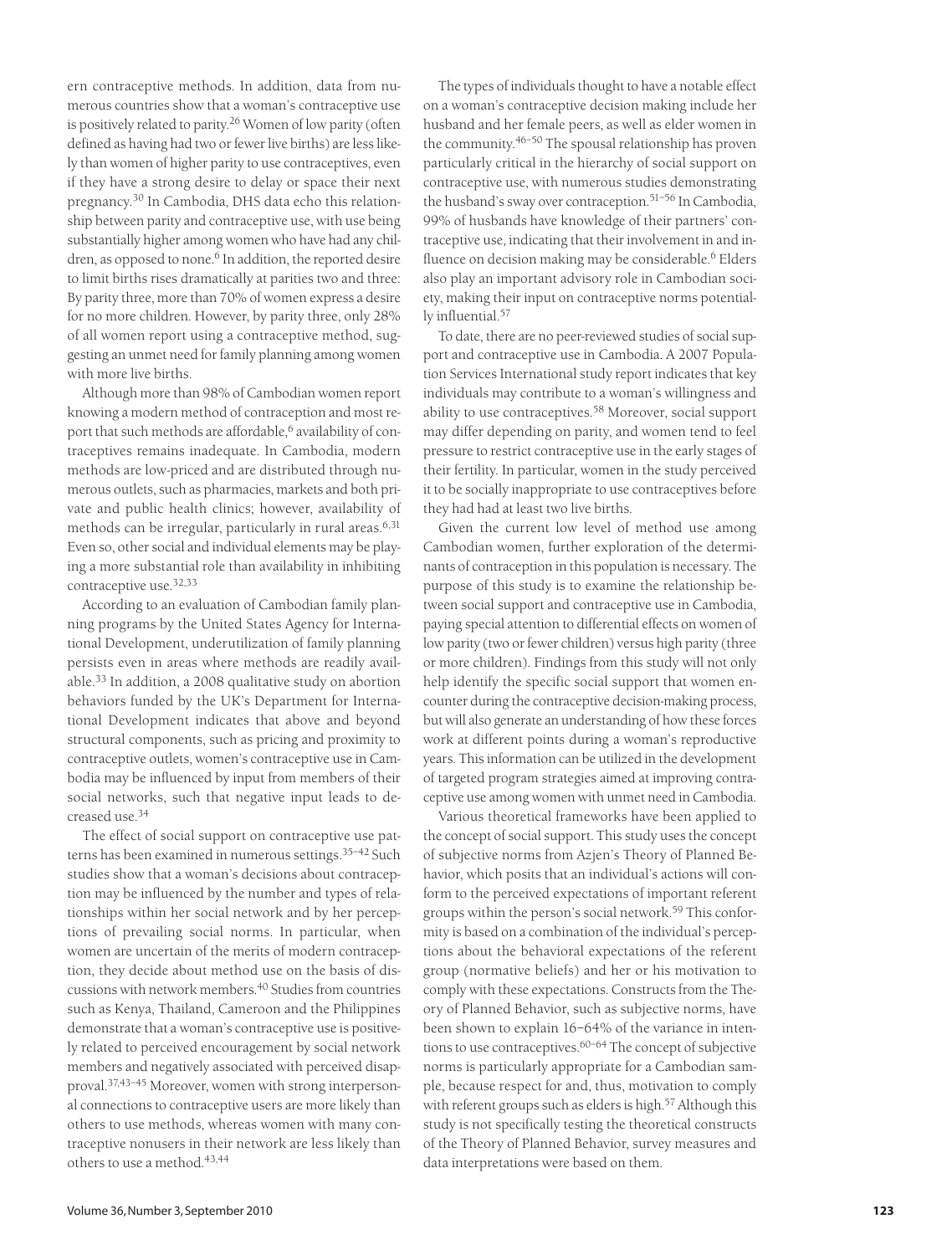# **METHODS**

#### **Data Collection**

The target group for this study was adult females aged 15–49 who were currently married, had been sexually active in the 12 months prior to interview and wished to prevent or delay future pregnancies. We chose to limit the study population in this manner because the majority of sexual activity among DHS respondents in Cambodia occurs within a marital union and because a woman who wishes to delay or prevent future births is most likely to be using or in need of contraceptives.<sup>65</sup> We selected two provinces of Cambodia as the location for this study: Kampong Thom in the North and Kampot in the South. The populations of these two provinces are rural and poor, and have educational, health utilization, wealth and employment characteristics that are similar to much of the rest of Cambodia.

A two-stage stratified sample design was used to take a representative sample of the target population; we used information from the 1998 population census to create the sampling frame. In the first stage, we sampled towns within provinces, using probability proportional to size. In the second stage, we sampled households within towns, starting at a randomly selected household and using a constant interval to ensure an equal probability of selection per household. Fifteen households from each selected town were included. Once a household was selected for participation, a female interviewer created a household listing of all eligible residents. A woman in the household was considered eligible if she was aged 15–49, a resident of the targeted province and married; determination of fertility desires was made upon recruitment. Only one eligible participant from each selected household was interviewed. A total of 750 women were eligible from towns located in Kampot and Kampong Thom provinces; 706 of these were successfully recruited for study participation, for a response rate of 94%.

We used a structured questionnaire to collect information on women's current contraceptive use and their perceptions of social support of contraception. The questionnaire was developed in English, translated into Khmer and back-translated into English to ensure accuracy. Female interviewers administered surveys to eligible respondents one-on-one in a private setting; interviews typically lasted 1–2 hours.

#### **Measures**

The outcome variable was a yes or no item measuring current contraceptive use. A positive response was recorded if the participant was using any form of modern contraception at the time of the survey; modern methods included male or female sterilization, the pill, the IUD, the injectable, the implant and condoms.

The main independent variables were 13 scaled items measuring women's perception of the social acceptability of contraception among their husband, peers and elders. For example, women were asked to indicate their level of *TABLE 1. Percentage distribution of sexually active married women aged 15–49 who wish to delay childbirth, Cambodia*

| Characteristic                                    | $\%$<br>$(N=706)$ |  |  |  |
|---------------------------------------------------|-------------------|--|--|--|
| <b>DEMOGRAPHIC</b>                                |                   |  |  |  |
| Age<br>$15 - 24$                                  | 14.6              |  |  |  |
| $25 - 29$                                         | 27.1              |  |  |  |
| $30 - 34$                                         | 18.0              |  |  |  |
| $35 - 39$                                         | 17.3              |  |  |  |
| $\geq 40$                                         | 23.1              |  |  |  |
| Socioeconomic status                              |                   |  |  |  |
| Low                                               | 19.1              |  |  |  |
| Middle                                            | 57.8              |  |  |  |
| High                                              | 23.1              |  |  |  |
| <b>Education</b>                                  |                   |  |  |  |
| None                                              | 12.8              |  |  |  |
| Primary                                           | 63.8              |  |  |  |
| ≥secondary                                        | 24.1              |  |  |  |
| <b>Parity</b>                                     |                   |  |  |  |
| 0                                                 | 1.8               |  |  |  |
| 1                                                 | 22.1              |  |  |  |
| $\overline{2}$                                    | 25.5              |  |  |  |
| 3                                                 | 19.4              |  |  |  |
| 4                                                 | 14.2              |  |  |  |
| 5                                                 | 9.3               |  |  |  |
| $\geq 6$                                          | 7.6               |  |  |  |
| <b>FAMILY PLANNING</b>                            |                   |  |  |  |
| Currently using a modern contraceptive method     |                   |  |  |  |
| Yes                                               | 42.5              |  |  |  |
| <b>No</b>                                         | 57.5              |  |  |  |
| Knowledge of modern methods                       |                   |  |  |  |
| Yes                                               | 99.3              |  |  |  |
| No.                                               | 0.7               |  |  |  |
| Believes modern methods are available when needed |                   |  |  |  |
| Yes                                               | 96.9              |  |  |  |
| <b>No</b>                                         | 3.1               |  |  |  |
| Total                                             | 100.0             |  |  |  |

agreement with statements such as "Your husband thinks it is a good idea for you to use a contraceptive method," "Most couples you know have used a contraceptive method" and "If an elder says not to use a contraceptive method, you should not use it." Response options included "strongly agree," "agree," "disagree" and "strongly disagree"; for analyses, we created binary measures, with 0 reflecting the two "disagree" responses and 1 reflecting the two "agree" responses. This was done both for simplification of the model and because of the distribution of responses to the items.

Contraceptive knowledge was determined by asking women to list any modern methods of contraception they knew about; if a woman was able to spontaneously identify at least one modern method, she was classified as having knowledge of contraceptive methods. Belief about contraceptive availability was measured by women's responses to two questions. First, women were asked a yesno question about whether modern methods were available in their community. Second, they were asked whether modern methods were "easy to obtain" in their community; the four response options ranged from "strongly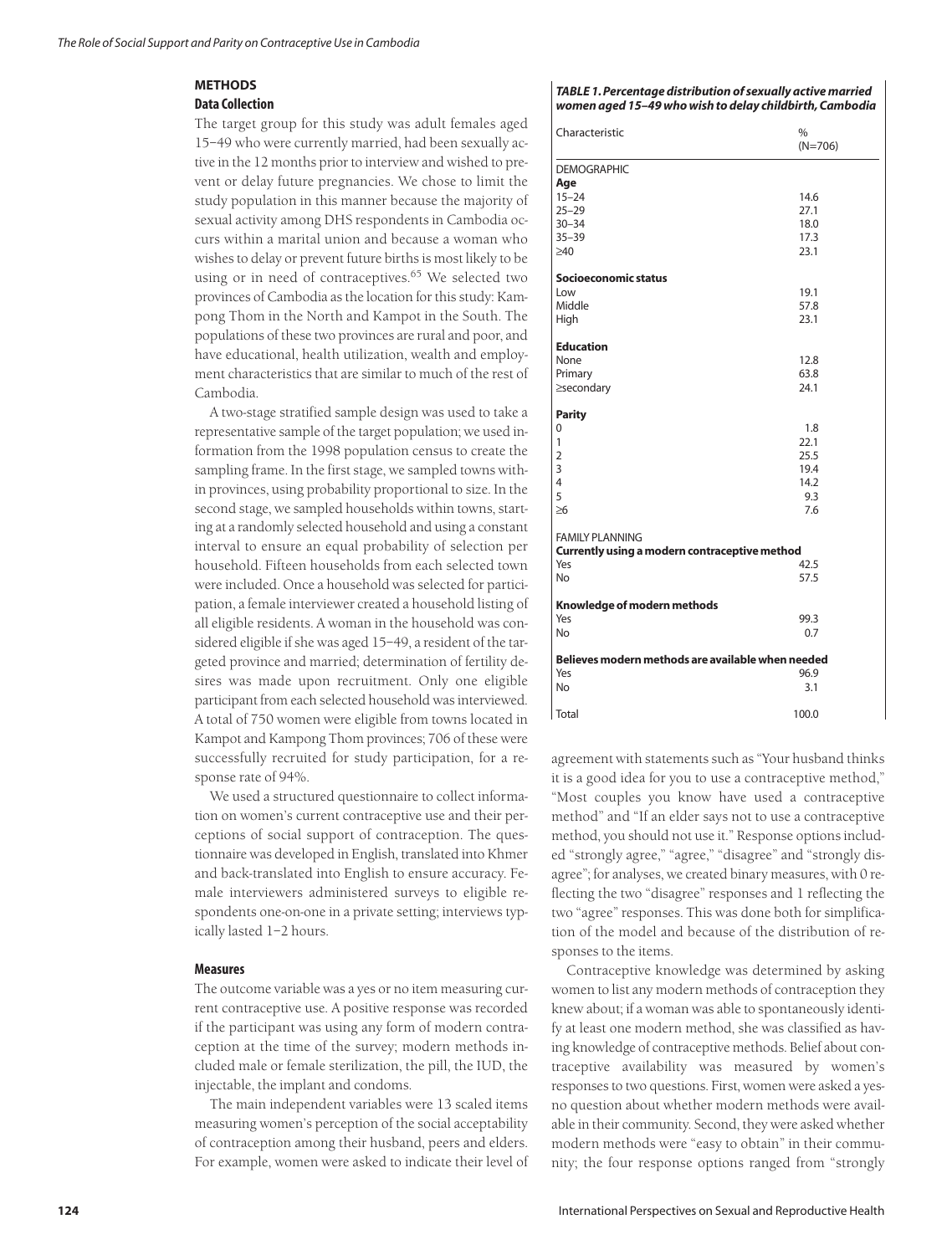agree" to "strongly disagree," and for analyses, we created binary measures, with 0 reflecting the "disagree" responses and 1 reflecting the "agree" responses.

We also included a measure of parity. Women were asked how many live births they had had, and for analyses were classified as "low" (two or fewer children) or "high" (three of more children) parity. This cutoff was chosen because of the distribution of births in the sample and the current desired fertility level in Cambodia, which is fewer than three children.<sup>6</sup>

In addition, we included several demographic control variables, such as age, education and socioeconomic status. Educational attainment was a categorical measure, with response options of "no education," "any primary education" and "any secondary or higher education." Our measure of socioeconomic status was created from several items asking about ownership of household commodities (e.g., radio, television, mobile phone, gas cooker, refrigerator, bicycle, motorcycle) using principal components analysis.<sup>66</sup> We used the Filmer and Pritchett procedure for principal components analysis to yield standardized factor coefficient scores, which were then multiplied by the indicator values to create a household socioeconomic status index score. Only the first factor produced from this procedure is used to represent the socioeconomic status index. The resulting index quintiles were then collapsed to reflect low (first and second quintile), medium (third and fourth quintile) and high (fifth quintile) socioeconomic status.<sup>67</sup>

#### **Analysis**

First, we used logistic regression analyses to examine associations between women's agreement with each individual social support item and their current contraceptive use. These regression models were conducted first with the entire sample, and then stratified by parity. Each model was adjusted for age, education and socioeconomic status; the model among all women was also controlled for parity.

Next, we used multivariate logistic regression to identify associations between contraceptive use and the social support items found to be significant in the previous bivariate analyses. Three sets of models were conducted, one each for the full sample of women, the low-parity women and the high-parity women. Model 1 included the husband support items, Model 2 the peer support items, Model 3 the elder support items and Model 4 all social support items. All regression models controlled for woman's age, education, socioeconomic status and, in the case of the all-women model, parity.

## **RESULTS**

# **Sample Characteristics**

The mean age of women in the sample was 32.7 years; age was fairly equally distributed across the five-year agegroups (Table 1). Nineteen percent of women were of low socioeconomic status, 58% medium and 23% high. A majority (64%) had had some primary education; 13% had had no formal schooling and 24% had had at least some

*TABLE 2. Percentage of women who agree with statements regarding social support of contraceptive use; and odds ratios from logistic regression analyses to identify associations between individual social support items and use of modern contraceptives—both by parity*

| Statement                                                                          | All<br>$(N=706)$ |                      | Low parity <sup>+</sup><br>$(N=336)$ |                      | High parity <sup>+</sup><br>$(N=370)$ |                      |
|------------------------------------------------------------------------------------|------------------|----------------------|--------------------------------------|----------------------|---------------------------------------|----------------------|
|                                                                                    | $\frac{9}{6}$    | <b>Odds</b><br>ratio | $\frac{0}{0}$                        | <b>Odds</b><br>ratio | $\frac{0}{0}$                         | <b>Odds</b><br>ratio |
| <b>Husband</b>                                                                     |                  |                      |                                      |                      |                                       |                      |
| Your husband thinks it is a good idea for you                                      |                  |                      |                                      |                      |                                       |                      |
| to use a contraceptive method<br>Your husband supports the use of                  | 91.1             | $2.76***$            | 89.9                                 | $2.48*$              | 92.2                                  | $2.59*$              |
| contraceptive methods                                                              | 96.6             | 1.01                 | 96.4                                 | 0.54                 | 96.8                                  | 1.65                 |
| Your husband is the one who makes the final                                        |                  |                      |                                      |                      |                                       |                      |
| decision about contraception                                                       | 44.8             | $0.50***$            | 45.2                                 | 0.83                 | 44.3                                  | $0.31***$            |
| You feel nervous about discussing                                                  |                  |                      |                                      |                      |                                       |                      |
| contraception with your husband                                                    | 48.3             | $0.60**$             | 46.1                                 | $0.55*$              | 50.3                                  | $0.63*$              |
| Your husband ever encouraged you<br>to use a contraceptive method                  | 41.8             | 0.90                 | 67.9                                 | 0.89                 |                                       | 64.2 0.93            |
|                                                                                    |                  |                      |                                      |                      |                                       |                      |
| <b>Peers</b>                                                                       |                  |                      |                                      |                      |                                       |                      |
| Your friends think it is a good idea for you to                                    |                  |                      |                                      |                      |                                       |                      |
| use a contraceptive method                                                         | 95.2             | 1.12                 | 94.6                                 | 0.74                 | 95.7                                  | 2.05                 |
| Women in your community encourage each                                             |                  |                      |                                      |                      |                                       |                      |
| other to use contraceptive methods<br>Most couples you know have used a            | 95.2             | 0.64                 | 94.9                                 | 0.85                 | 95.4                                  | 0.62                 |
| contraceptive method                                                               | 93.8             | 1.33                 | 93.5                                 | $3.61*$              | 93.5                                  | 0.67                 |
| Peers ever encouraged you to use a                                                 |                  |                      |                                      |                      |                                       |                      |
| contraceptive method                                                               | 31.7             | $1.44*$              | 30.7                                 | 1.32                 | 32.7                                  | 1.54                 |
|                                                                                    |                  |                      |                                      |                      |                                       |                      |
| <b>Elders</b>                                                                      |                  |                      |                                      |                      |                                       |                      |
| Elders in your community think young women<br>should not use contraceptive methods | 48.7             | $0.70*$              | 49.1                                 | 0.94                 | 48.5                                  | $0.52***$            |
| Elders in your family think you should not                                         |                  |                      |                                      |                      |                                       |                      |
| use a contraceptive method                                                         | 20.7             | 0.85                 | 23.5                                 | 0.94                 | 18.1                                  | 0.73                 |
| Elders in the community discourage women                                           |                  |                      |                                      |                      |                                       |                      |
| from using contraceptive methods                                                   | 20.3             | 0.87                 | 21.2                                 | 1.20                 | 19.2                                  | 0.65                 |
| If an elder says not to use a contraceptive                                        |                  |                      |                                      |                      |                                       |                      |
| method, you should not use it                                                      | 24.1             | $0.62*$              | 25.0                                 | 0.69                 | 23.2                                  | $0.54*$              |

\*p<.05. \*\*p<.01. \*\*\*p<.001. †Low parity=0–2 children; high parity=≥3 children.*Notes:*Modern contraceptive methods include male or female sterilization, the pill, the IUD, the injectable, the implant or condoms. Social and demographic controls include age, education, socioeconomic status and, in the all women model, parity.

secondary school education. On average, women had had 1.6 live births (not shown); 49% had had 0–2 children and 51% had had three or more.

Overall, 43% of women were currently using a modern contraceptive method; a significantly greater proportion of high-parity women than of low-parity women reported contraceptive use (46% vs. 38%; not shown). Virtually all women reported having knowledge of modern contraceptive methods and believing that methods are available when needed (99% and 97%, respectively). More than 92% of women wished to either stop having children or wait at least two years before their next birth, and all reported that it was important to prevent pregnancy (not shown).

#### **Individual Social Support Items and Contraceptive Use**

*•Husbands.* In analyses of each individual partner influence measure (adjusted for social and demographic variables) in the full sample, three of the five statements were associated with current use of a modern contraceptive (Table 2). The odds of contraceptive use among women who agreed with the statement "Your husband thinks it is a good idea for you to use a contraceptive method" were nearly three times those among women who disagreed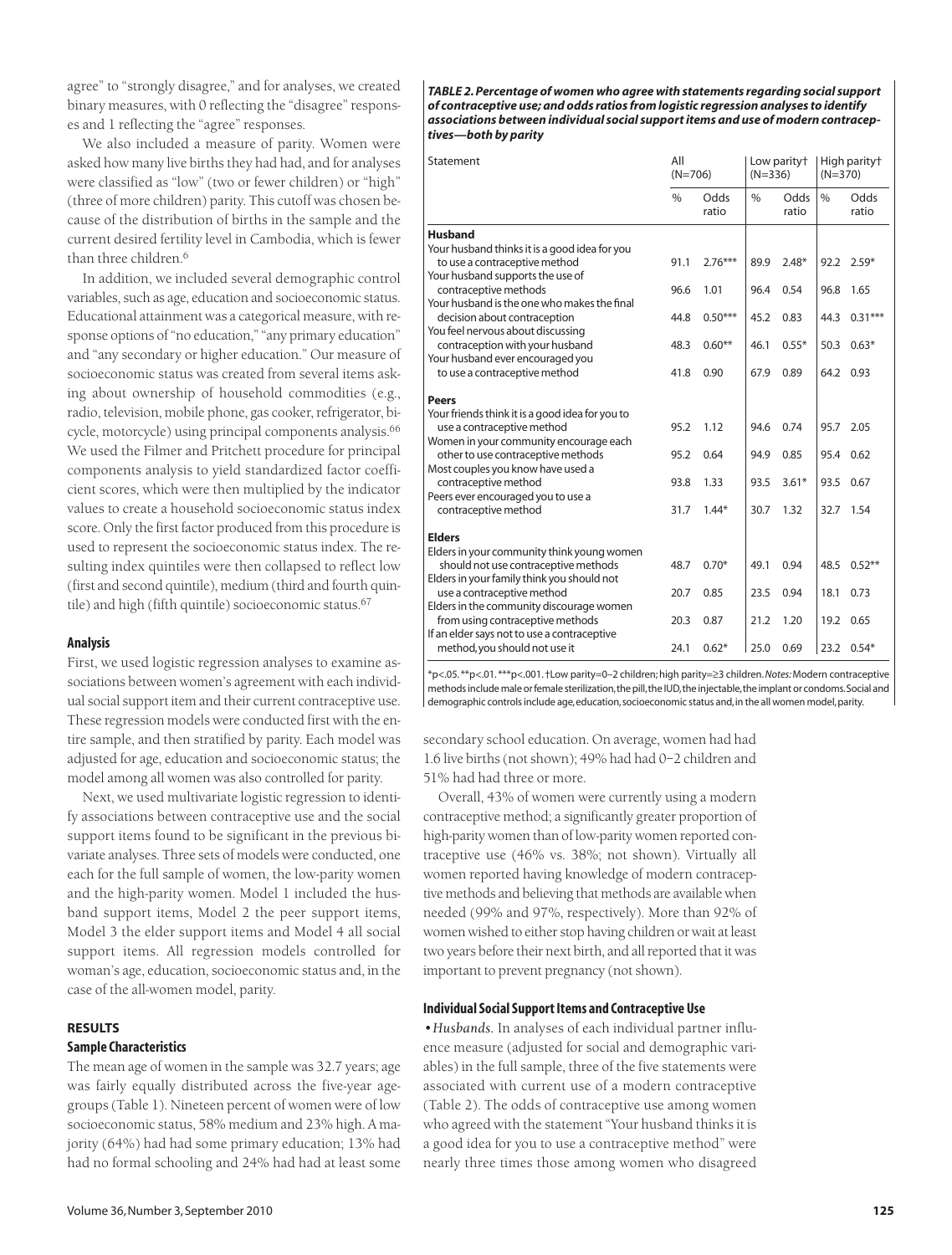*TABLE 3. Odds ratios (and 95% confidence intervals) from multivariate logistic regression analyses of modern contraceptive use among all women, by women's agreement with social support statements*

| Variable                                                                                                                                                                                                                              | Model 1                                                                       | Model 2                                                                      | Model 3                                                                     | Model 4                                                                      |
|---------------------------------------------------------------------------------------------------------------------------------------------------------------------------------------------------------------------------------------|-------------------------------------------------------------------------------|------------------------------------------------------------------------------|-----------------------------------------------------------------------------|------------------------------------------------------------------------------|
| <b>SOCIAL SUPPORT</b><br><b>Husband</b>                                                                                                                                                                                               |                                                                               |                                                                              |                                                                             |                                                                              |
| Your husband thinks it is a good idea for you to use a<br>contraceptive method<br>Your husband is the one who makes the final decision<br>about contraception<br>You feel nervous about discussing contraception<br>with your husband | 2.67 (1.50-4.74)**                                                            | na                                                                           | na                                                                          | $3.39(1.85 - 6.23)$ ***                                                      |
|                                                                                                                                                                                                                                       | $0.51(0.37 - 0.70)$ ***                                                       | na                                                                           | na                                                                          | $0.58(0.40 - 0.84)$ **                                                       |
|                                                                                                                                                                                                                                       | $0.67(0.49 - 0.93)$ **                                                        | na                                                                           | na                                                                          | $0.64(0.45 - 0.90)$ *                                                        |
| <b>Peers</b><br>Most couples you know have used a<br>contraceptive method<br>Peers ever encouraged you to use a contraceptive method                                                                                                  | na<br>na                                                                      | $1.27(0.68 - 2.40)$<br>$1.43(1.03 - 2.00)^*$                                 | na<br>na                                                                    | 1.77 (0.89-3.52)<br>$1.22(0.86 - 1.73)$                                      |
| <b>Elders</b>                                                                                                                                                                                                                         |                                                                               |                                                                              |                                                                             |                                                                              |
| Elders in your community think young women<br>should not use contraceptive methods<br>If an elder says not to use a contraceptive method,                                                                                             | na                                                                            | na                                                                           | $0.74(0.54 - 1.01)$                                                         | $0.80(0.55 - 1.16)$                                                          |
| you should not use it                                                                                                                                                                                                                 | na                                                                            | na                                                                           | $0.66(0.45 - 0.96)^*$                                                       | $0.53(0.36 - 0.79)$ **                                                       |
| <b>DEMOGRAPHIC</b><br><b>Education</b>                                                                                                                                                                                                |                                                                               |                                                                              |                                                                             |                                                                              |
| None (ref)                                                                                                                                                                                                                            | 1.00                                                                          | 1.00                                                                         | 1.00                                                                        | 1.00                                                                         |
| Primary<br>Secondary                                                                                                                                                                                                                  | $1.52(1.01 - 2.27)^{*}$<br>$1.08(0.70 - 1.67)$                                | $1.58(1.06 - 2.35)^*$<br>$1.15(0.75 - 1.77)$                                 | $1.58(1.06 - 2.35)^*$<br>$1.12(0.73 - 1.71)$                                | $1.64(1.08 - 2.48)^*$<br>$1.18(0.76 - 1.83)$                                 |
| Socioeconomic status                                                                                                                                                                                                                  |                                                                               |                                                                              |                                                                             |                                                                              |
| Low (ref)                                                                                                                                                                                                                             | 1.00                                                                          | 1.00                                                                         | 1.00                                                                        | 1.00                                                                         |
| Middle<br>High                                                                                                                                                                                                                        | $1.66(1.10-2.52)^{*}$<br>$2.15(1.33 - 3.46)$ **                               | $1.70(1.13 - 2.55)^*$<br>$2.22(1.39 - 3.56)$ **                              | $1.71(1.14 - 2.57)$ **<br>$2.17(1.36 - 3.47)$ **                            | $1.69(1.11 - 2.57)^{*}$<br>$2.30(1.42 - 3.74)$ **                            |
| <b>Parity</b>                                                                                                                                                                                                                         |                                                                               |                                                                              |                                                                             |                                                                              |
| $0 - 1$ (ref)                                                                                                                                                                                                                         | 1.00                                                                          | 1.00                                                                         | 1.00                                                                        | 1.00                                                                         |
| $\overline{2}$<br>3<br>$\geq 4$                                                                                                                                                                                                       | $2.49(1.53 - 4.05)$ ***<br>$2.49(1.44 - 4.33)$ ***<br>$2.21(1.26 - 3.88)$ *** | $2.34(1.46 - 3.76)$ ***<br>$2.13(1.25 - 3.64)$ **<br>$2.27(1.31 - 3.93)$ *** | $2.21(1.36 - 3.47)$ **<br>$1.96(1.15 - 3.36)$ **<br>$2.08(1.20 - 3.62)$ *** | $2.32(1.41 - 3.81)$ ***<br>$2.50(1.34 - 4.11)$ **<br>$2.09(1.18 - 3.70)$ *** |
| Age                                                                                                                                                                                                                                   | $1.01(0.98 - 1.03)$                                                           | $1.00(0.98 - 1.03)$                                                          | $1.00(0.98 - 1.03)$                                                         | $1.00(0.98 - 1.04)$                                                          |

\*p<.05.\*\*p<.01.\*\*\*p<.001.*Notes:* na=not applicable.ref=reference group.

(odds ratio, 2.8). In contrast, women who agreed with the statements "Your husband is the one who makes the final decision about contraception" or "You feel nervous about discussing contraception with your husband" were less likely than others to be practicing contraception (0.5 and 0.6, respectively).

Among both low- and high-parity women, believing that one's husband thinks contraception is a good idea was positively associated with contraceptive use (2.5 and 2.6, respectively), whereas feeling nervous about discussing contraception with one's husband was negatively associated with use (0.6 each). In addition, women in the highparity group who reported that their husband makes the final decision about contraception had lower odds of contraceptive use than other women (0.3).

*•Peers.* In the full sample, women who agreed with the statement "Peers ever encouraged you to use a contraceptive method" had greater odds of contraceptive use than those who disagreed (odds ratio, 1.4). Among low-parity women, agreeing with statement "Most couples you know have used a contraceptive method" was positively associated with contraceptive use (3.6).

*•Elders.* In the full sample, women who agreed with the statements "Elders in your community think young

women should not use contraceptive methods" and "If an elder says not to use a contraceptive method, you should not use it" had significantly lower odds of currently using a modern contraceptive than did those who disagreed (odds ratios, 0.7 and 0.6, respectively). Agreeing with those statements was also associated with lower odds of contraceptive use among high-parity women (0.5 each).

#### **All Social Support Items and Contraceptive Use**

*•All women.* The results from multivariate regression analyses of each group of social support items conducted among the full sample of women were similar to those from the analyses of individual items (Table 3). In the model containing all three husband support statements found to be significant in individual analyses, each item remained associated with contraceptive use. Agreement with the statements "Most couples you know have used a contraceptive method" in the peer model and "Elders in your community think young women should not use contraceptive methods" in the elders model lost significance in analyses with other group items.

In the model that included all social support items, husband support emerged as the most important in terms of women's contraceptive behavior. Most notably, the odds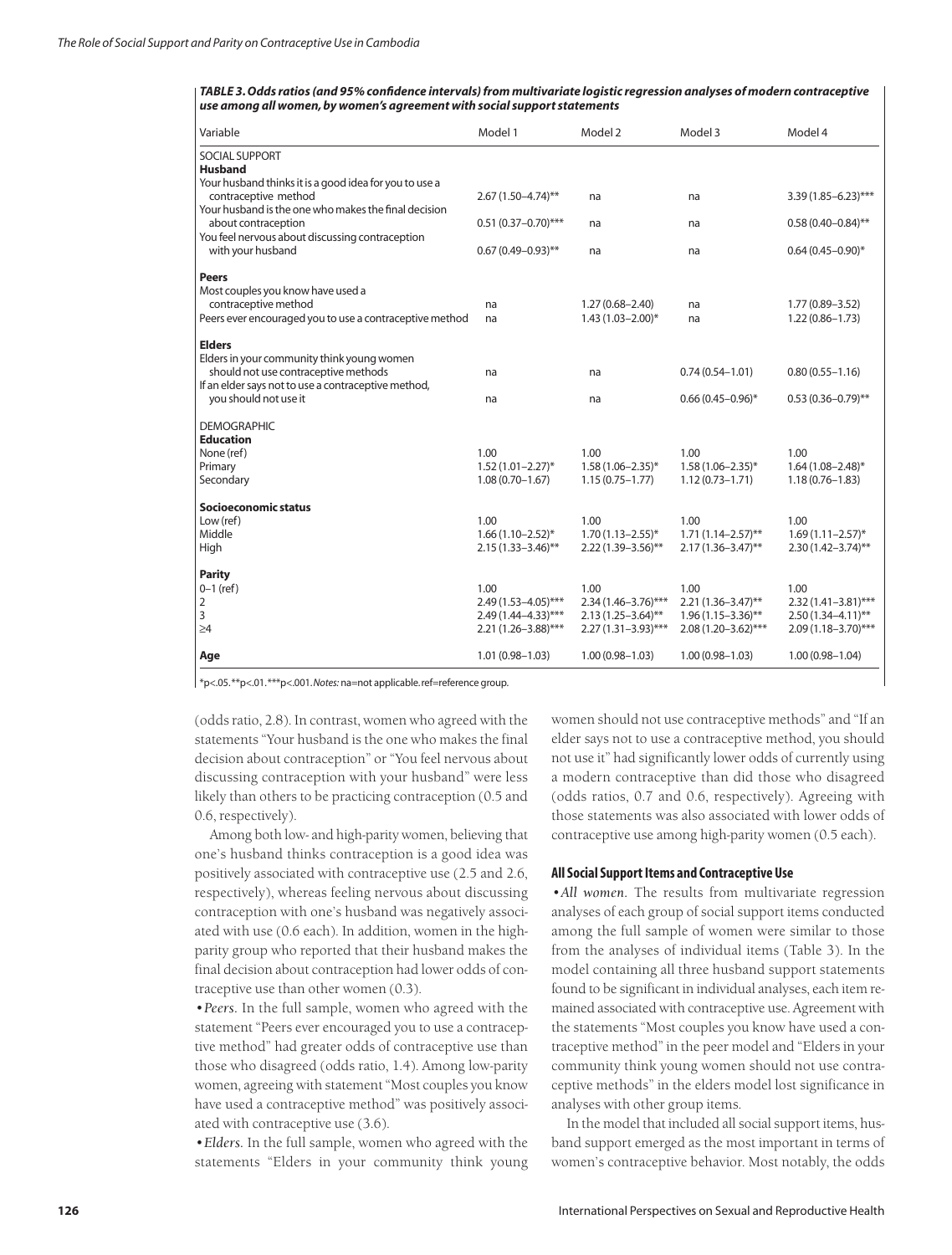| TABLE 4. Odds ratios (and 95% confidence intervals) from multivariate logistic regression analyses of low-parity women's |
|--------------------------------------------------------------------------------------------------------------------------|
| modern contraceptive use, by women's agreement with social support statements                                            |

| Variable                                              | Model 1               | Model 2                  | Model 3               | Model 4                 |
|-------------------------------------------------------|-----------------------|--------------------------|-----------------------|-------------------------|
| SOCIAL SUPPORT<br><b>Husband</b>                      |                       |                          |                       |                         |
| Your husband thinks it is a good idea for you to      |                       |                          |                       |                         |
| use a contraceptive method                            | $2.21(1.04 - 4.69)^*$ | na                       | na                    | $3.23(1.43 - 7.34)$ **  |
| Your husband is the one who makes the final decision  |                       |                          |                       |                         |
| about contraception                                   | $0.88(0.55 - 1.41)$   | na                       | na                    | $0.93(0.55 - 1.58)$     |
| You feel nervous about discussing contraception       |                       |                          |                       |                         |
| with your husband                                     | $0.59(0.37 - 0.95)^*$ | na                       | na                    | $0.60(0.36 - 0.99)$ *   |
| <b>Peers</b>                                          |                       |                          |                       |                         |
| Most couples you know have used a                     |                       |                          |                       |                         |
| contraceptive method                                  | na                    | $3.46(1.11 - 10.73)^{*}$ | na                    | 4.42 (1.32-14.78)*      |
| Peers ever encouraged you to use contraceptive method | na                    | $1.26(0.78 - 2.03)$      | na                    | $1.05(0.63 - 1.73)$     |
| <b>Elders</b>                                         |                       |                          |                       |                         |
| Elders in your community think young women            |                       |                          |                       |                         |
| should not use contraceptive methods                  | na                    | na                       | $0.99(0.62 - 1.57)$   | $0.84(0.50 - 1.44)$     |
| If an elder says not to use a contraceptive method,   |                       |                          |                       |                         |
| you should not use it                                 | na                    | na                       | $0.69(0.40 - 1.19)$   | $0.53(0.30 - 0.95)^*$   |
| <b>DEMOGRAPHIC</b>                                    |                       |                          |                       |                         |
| <b>Education</b>                                      |                       |                          |                       |                         |
| None (ref)                                            | 1.00                  | 1.00                     | 1.00                  | 1.00                    |
| Primary                                               | $1.59(0.82 - 3.06)$   | $1.50(0.78 - 2.87)$      | $1.53(0.80 - 2.91)$   | 1.74 (0.88-3.44         |
| Secondary                                             | $0.99(0.50 - 1.97)$   | $0.98(0.50 - 1.95)$      | $0.98(0.50 - 1.93)$   | $1.06(0.52 - 2.15)$     |
| Socioeconomic status                                  |                       |                          |                       |                         |
| Low (ref)                                             | 1.00                  | 1.00                     | 1.00                  | 1.00                    |
| Middle                                                | $2.02(1.08 - 3.81)^*$ | $2.10(1.12 - 3.94)^{*}$  | $2.03(1.09 - 3.80)^*$ | $2.05(1.08 - 3.92)^{*}$ |
| High                                                  | $3.21(1.52 - 6.76)$   | $3.52(1.68 - 7.39)$ **   | $3.17(1.52 - 6.59)$   | 3.41 (1.60-7.28)**      |
| Age                                                   | $1.02(0.98 - 1.06)$   | $1.02(0.97 - 1.06)$      | $1.02(0.98 - 1.06)$   | $1.02(0.97 - 1.06)$     |

\*p<.05.\*\*p<.01. *Notes:* na=not applicable.ref=reference group.

of contraceptive use associated with the husband's attitude toward contraception were higher in the full model than in the partner model (odds ratio, 3.4 and 2.7, respectively); having a husband who makes the final decision about contraception and feeling nervous about discussing contraception with one's husband remained negatively associated with method use (0.6 each). In contrast, the odds of contraceptive use associated with agreeing with the statement "If an elder says not to use a contraceptive method, you should not use it" were even lower in the full model than in the elders model (0.5 and 0.7, respectively); the association between peer encouragement and contraceptive use found in the peer model was no longer present in the full model. Interaction models were conducted for all social support terms in the full model, but none were significant.

*•Low-parity women.* Among low-parity women, only two social support items were significant in the husband model, while one was significant in the peer model and none in the elder model (Table 4). Having a husband with a positive attitude toward contraception and believing that most couples use contraceptives were positively associated with current contraceptive use (odds ratios, 2.2 and 3.5, respectively), and apprehension about communication with one's husband about contraception was negatively associated with using a method (0.6).

Peer norms emerged as being most strongly associated with contraceptive use among low-parity women. In the full

model, the odds of contraceptive use among women who agreed that most couples in their community used contraceptive methods were more than four times as high as those among women who did not agree (odds ratio, 4.4). Husband's positive attitude toward contraception remained strongly associated with contraceptive use among low-parity women (3.2). Likewise, apprehension about talking to one's husband about contraception remained negatively associated with method use (0.6). Interestingly, agreeing that one should follow an elder's admonishment against practicing contraception ("If an elder says not to use…"), which was not related to use in the elder model, was negatively associated with use in the full model (0.5).

*•High-parity women.* For high-parity women, husband and elder support items, but not peer influence items, were associated with contraceptive use (Table 5, page 128). In the husband model, women who believed that their husband had a positive attitude toward contraception were more likely than others to be using a method (odds ratio, 2.5); women who reported that their husband makes the contraceptive decisions were significantly less likely than others to be current users (0.3). In the elders model, both of the elder support statements were negatively associated with contraceptive use (0.6 each).

Findings from the full model for high-parity women show a strong association between husband's support and contraceptive use. Women who believed that their husband had a positive attitude toward contraception had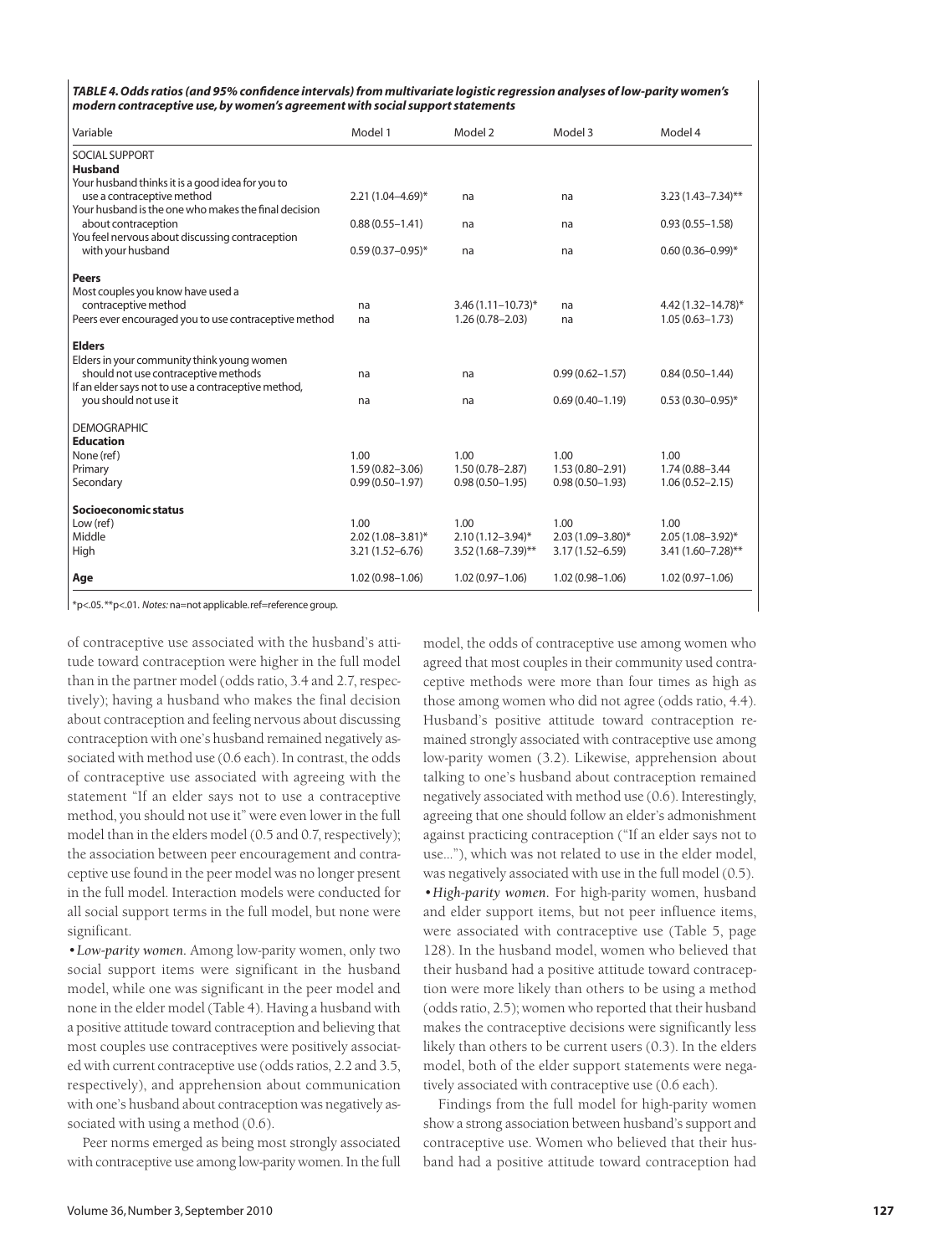*TABLE 5. Odds ratios (and 95% confidence intervals) from multivariate logistic regression analyses of high-parity women's modern contraceptive use, by women's agreement with social support statements*

| Variable                                                                        | Model 1                 | Model 2             | Model 3                | Model 4                 |
|---------------------------------------------------------------------------------|-------------------------|---------------------|------------------------|-------------------------|
| <b>SOCIAL SUPPORT</b>                                                           |                         |                     |                        |                         |
| <b>Husband</b>                                                                  |                         |                     |                        |                         |
| Your husband thinks it is a good idea for you to                                |                         |                     |                        |                         |
| use a contraceptive method                                                      | $2.52(1.07 - 5.97)^*$   | na                  | na                     | $3.10(1.26 - 7.64)^*$   |
| Your husband is the one who makes the final                                     |                         |                     |                        |                         |
| decision about contraception<br>You feel nervous about discussing contraception | $0.31(0.20 - 0.49)$ *** | na                  | na                     | $0.39(0.23 - 0.66)$ *** |
| with your husband                                                               | $0.70(0.45 - 1.08)$     | na                  | na                     | $0.61(0.38 - 0.98)^*$   |
|                                                                                 |                         |                     |                        |                         |
| Peers                                                                           |                         |                     |                        |                         |
| Most couples you know have used a                                               |                         |                     |                        |                         |
| contraceptive method                                                            | na                      | $0.66(0.28 - 1.54)$ | na                     | $1.04(0.41 - 2.66)$     |
| Peers ever encouraged you to use contraceptive method                           | na                      | $1.55(0.98 - 2.46)$ | na                     | $1.36(0.82 - 2.24)$     |
| <b>Elders</b>                                                                   |                         |                     |                        |                         |
| Elders in your community think young women should                               |                         |                     |                        |                         |
| not use contraceptive methods                                                   | na                      | na                  | $0.55(0.36 - 0.85)$ ** | $0.79(0.47 - 1.34)$     |
| If an elder says not to use a contraceptive                                     |                         |                     |                        |                         |
| method, you should not use it                                                   | na                      | na                  | $0.59(0.35 - 0.99)^*$  | $0.48(0.27 - 0.85)^*$   |
|                                                                                 |                         |                     |                        |                         |
| <b>DEMOGRAPHIC</b>                                                              |                         |                     |                        |                         |
| <b>Education</b><br>None (ref)                                                  | 1.00                    | 1.00                | 1.00                   | 1.00                    |
| Primary                                                                         | $1.42(0.84 - 2.40)$     | $1.59(0.96 - 2.63)$ | $1.63(0.98 - 2.71)$    | $1.47(0.86 - 2.55)$     |
| Secondary                                                                       | $1.23(0.70 - 2.12)$     | $1.31(0.75 - 2.29)$ | $1.29(0.74 - 2.24)$    | $1.31(0.73 - 2.36)$     |
|                                                                                 |                         |                     |                        |                         |
| Socioeconomic status                                                            |                         |                     |                        |                         |
| Low (ref)                                                                       | 1.00                    | 1.00                | 1.00                   | 1.00                    |
| Middle                                                                          | $1.38(0.79 - 2.42)$     | $1.45(0.85 - 2.48)$ | $1.51(0.88 - 3.06)$    | $1.47(0.83 - 2.60)$     |
| High                                                                            | $1.51(0.80 - 2.85)$     | $1.63(0.88 - 3.00)$ | $1.64(0.88 - 3.06)$    | $1.76(0.92 - 3.40)$     |
| Age                                                                             | $1.01(0.98 - 1.05)$     | $1.01(0.98 - 1.04)$ | $1.01(0.98 - 1.05)$    | $1.02(0.98 - 1.05)$     |

\*p<.05.\*\*p<.01.\*\*\*p<.001.*Notes:*na=not applicable.ref=reference group.

odds of being a current user of modern contraceptives more than three times those among other women (odds ratio, 3.1). In contrast to the finding among low-parity women, husband's decision making was strongly and negatively associated with contraceptive use in the full model among high-parity women (0.4). Apprehension about talking to one's husband about contraception was also negatively associated with method use (odds ratio, 0.6). In addition, high-parity women who agreed with the statement "If an elder says not to use a contraceptive method, you should not use it" had half the odds of using a contraceptive as others (0.5).

# **DISCUSSION**

This study is the first to examine quantitatively the role of social support in women's contraceptive use in Cambodia. Furthermore, it is the first in any setting to explore how the associations between social support and women's contraceptive use differ by parity.

Our findings confirm that knowledge of contraceptives and perceived availability of methods in this population is high. Furthermore, the results suggest that social support of husbands, peers and elders are associated with women's contraceptive use. These findings are especially pertinent because the sample is made up largely of poor, rural women, who are at increased risk of having an unmet need for contraception.13,15,25–27,43 Moreover, even in analyses that controlled for such key social and demographic characteristics as education, age and socioeconomic status, certain aspects of social support remained associated with modern method use.

Our findings indicate that husbands, peers and elders can all influence the contraceptive choices of women, and that this influence differs by women's parity. If a woman believes that her husband supports contraception, her odds of using a method are increased; conversely, when a woman feels nervous about communicating with her husband about contraception or her husband makes the contraceptive choices, her likelihood of using a method is decreased. Elders' negative opinions about contraception are also related to a women's decreased likelihood of contraceptive use, perhaps because of deference. In a culture such as Cambodia's, where elders' viewpoints are highly regarded, their negative attitudes toward contraception can pose a significant barrier to use.<sup>57</sup> Finally, in the full sample, peer attitudes seemed less important to contraceptive use than the attitudes of husbands or elders.

In addition to exploring the relationship between social support and contraceptive use, this study examined the nature of this relationship for women of different parities. No study to date has examined the role of parity in the relationship between social support and contraceptive use, though evidence points to varying family planning needs for women at different stages of their reproductive life.<sup>26</sup> As shown here, the opinion of partners, peers and elders can affect a woman differently, depending on whether she has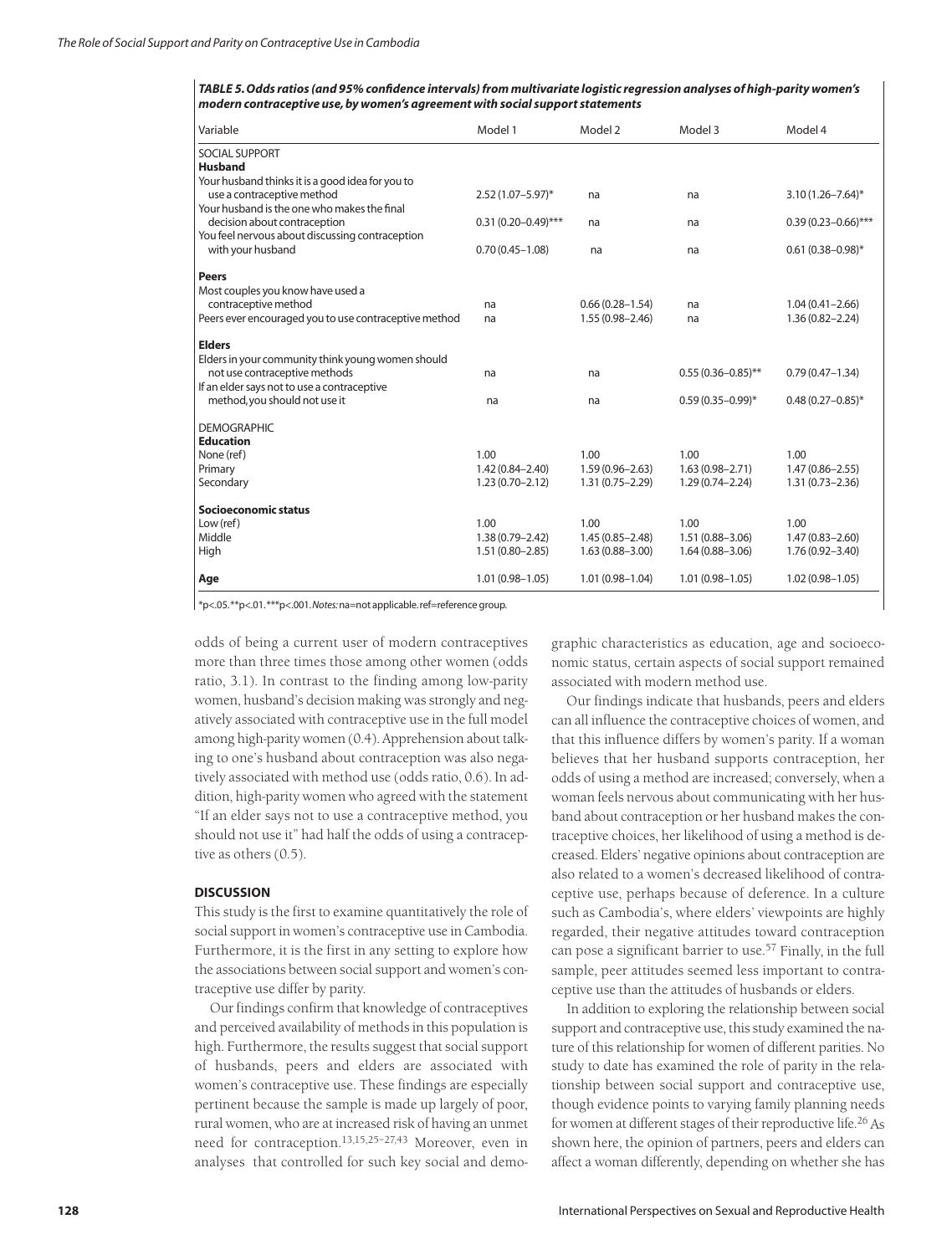few or many children. For low-parity women, a husband's positive attitude toward contraception and their ease of communication with their husband are key to their adoption of contraceptive use. Peers also have a notable influence on contraceptive use in this group: If a woman perceives that most others in her community are using modern methods, she is more likely to use them as well. For high-parity women, their husband's support and their communication with him are important; however, in this group, when decision-making power is left to the husband, the likelihood of method use sharply decreases. These differences in social support by parity may reflect differences in decision making between more traditional women, who tend to have a greater number of children and are highly influenced by their husbands, and less traditional women, who tend to have fewer children and may rely more on their peers.

#### **Limitations**

This study has several limitations. First, because of the cross-sectional design, the causal direction of the relationships between social support and contraceptive use cannot be determined. Also, there are only a small number of items for each of the three social support categories; it is possible that more numerous or further refined measures could improve our understanding of the relationships between social support and contraceptive use. Moreover, the items capture women's perceptions of others' attitudes and not their actual attitudes. Future research is needed to capture the real contraceptive attitudes of those in a woman's social network. The concentration of the sample on rural women in Cambodia also limits the generalizability of the findings. However, this setting may be similar to other vulnerable populations in which social dynamics play a strong role in women's contraceptive decision making, rendering the findings useful in a multitude of other situations.

#### **Implications**

Our results have implications for future research and programmatic applications. Women's perception of their husband's support for modern contraceptive methods is significantly related to their contraceptive use. This idea has been supported broadly in other research and policy initiatives, and has led to calls for involving men in family planning decision making.5,68,69 However, the caveat brought out by this research is that men's full usurpation of the couple's decision making can be related to reduced contraceptive use. Reproductive health programs should strive to encourage communication and joint decision making about contraceptives among couples desiring to space or limit births. Furthermore, programs should target men to increase approval of and support for modern contraceptives. Efforts should also be made to increase women's confidence in their own reproductive choices, helping them to overcome negative attitudes from social groups, such as elders. The value of normalizing contraceptive use in this population is very high, and should be a priority for in-country applications.

Social support is highly correlated with contraceptive use and can come from multiple sources; therefore, future research on family planning should include this component when considering factors that relate to women's contraception. If addressing social support becomes part of family planning programs, women may be better able to meet their fertility desires, subsequently reducing unmet need for contraceptives and its related consequences in Cambodia and beyond.

#### **REFERENCES**

**1.** De Walque D, *The Long-Term Legacy of the Khmer Rouge Period in Cambodia,* Geneva: World Bank, 2004.

**2.** United Nations Population Fund (UNFPA), *United Nations Population Fund Annual Report,* New York: UNFPA, 1991.

**3.** United Nations Economic and Social Commission for Asia and the Pacific, Cambodia's recent history has major population impact, *Population Headliners,* 1998, No. 263, p.12.

**4.** Ministry of Health, *National Maternal and Child Health Policies and Planning,* Phnom Penh, Cambodia: National Maternal and Child Health Centre, Ministry of Health, 1995.

**5.** United Nations (UN), *Report of the International Conference on Population and Development, Cairo, Sept. 5–13, 1994*, New York: UN, 1994.

**6.** National Institute of Public Health, National Institute of Statistics (Cambodia) and ORC Macro, *Demographic and Health Survey 2005,* Phnom Penh, Cambodia, and Calverton, MD, USA: National Institute of Public Health, National Institute of Statistics (Cambodia) and ORC Macro, 2006.

**7.** Countdown Coverage Writing Group et al., Countdown to 2015 for maternal, newborn, and child survival: the 2008 report on tracking coverage of interventions, *Lancet,* 2008, 371(9620):1247–1258.

**8.** World Health Organization (WHO), World Health Organization Statistical Information System (WHOSIS), 2009, <http://www. who.int/whosis/en/>, accessed Jan., 15 2010.

**9.** Measure Demographic and Health Survey StatCompiler, 2009, <www.statcompiler.com>, accessed Jan. 15, 2010.

**10.** United States Agency for International Development (USAID), *Family Planning and Reproductive Health Programs: Saving Lives, Protecting the Environment, Advancing US Interests,* Washington, DC: USAID, 2006.

**11.** Singh S et al., *Adding It Up: The Benefits of Investing in Sexual and Reproductive Health Care,* New York: The Alan Guttmacher Institute (AGI) and UNFPA, 2003.

**12.** Al Riyami A, Afifi M and Mabry R, Women's autonomy, education and employment in Oman and their influence on contraceptive use, *Reproductive Health Matters,* 2004, 12(23):144–154.

**13.** Mumtaz Z and Salway S, 'I never go anywhere': extricating the links between women's mobility and uptake of reproductive health services in Pakistan, *Social Science & Medicine,* 2005, 60(8):1751–1765.

**14.** Saleem S and Bobak M, Women's autonomy, education and contraception use in Pakistan: a national study, *Reproductive Health,* 2005, 2(1):8.

**15.** Stephenson R, Beke A and Tshibangu D, Contextual influences on contraceptive use in the Eastern Cape, South Africa, *Health & Place,* 2008, 14(4):841–852.

**16.** Birdsall N, Kelley AC and Sinding SW, *Population Matters: Demographic Change, Economic Growth, and Poverty in the Developing World,* Oxford, UK: Oxford University Press, 2001.

**17.** Lloyd CB, Investing in the next generation: the implications of high fertility at the level of the family, in: Cassen R, ed., *Population and Development: Old Debates, New Conclusions,* Washington, DC: Overseas Development Council, 1994, pp. 181–202.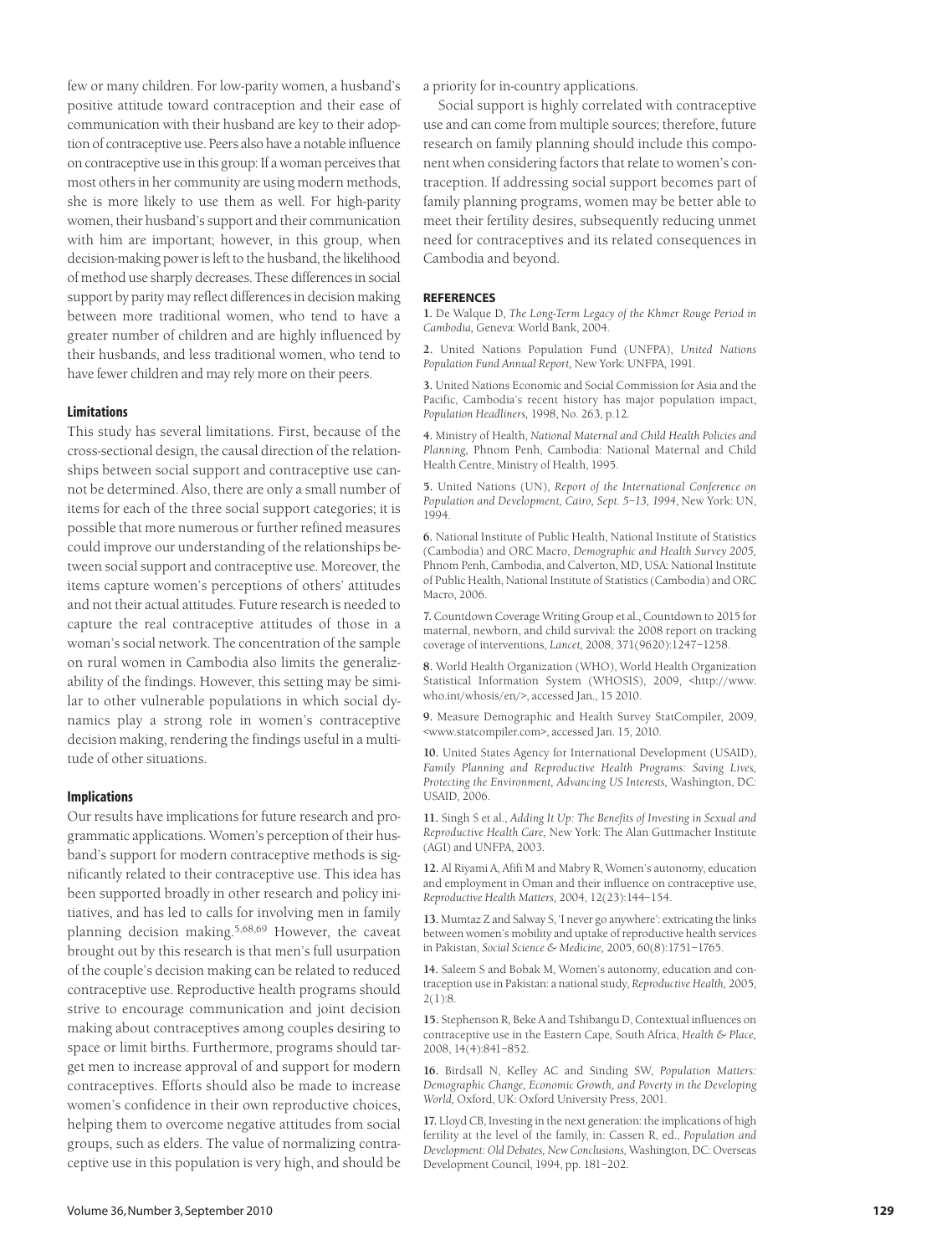**18.** Bloom DE and Williamson JG, Demographic transitions and economic miracles in emerging Asia, *World Bank Economic Review,* 1998, 12(3):419–455.

**19.** Eastwood R and Lipton M, The impact of changes in human fertility on poverty, *Journal of Development Studies,* 1999, 36(1):1–30.

**20.** Greene ME and Merrick T, *Poverty Reduction: Does Reproductive Health Matter?* Washington, DC: World Bank, 2005.

**21.** Bongaarts J and Bruce J, The causes of unmet need for contraception and the social content of services, *Studies in Family Planning,* 1995, 26(2):57–75.

**22.** Casterline JB, Sathar ZA and Haque MU, Obstacles to contraceptive use in Pakistan: a study in Punjab, *Studies in Family Planning,* 2001, 32(2):95–110.

**23.** Chandhick N et al., Contraceptive knowledge, practices and utilization of services in the rural areas of India (an ICMR task force study), *Indian Journal of Medical Sciences,* 2003, 57(7):303–310.

**24.** Gereltuya A, Falkingham J and Brown J, Determinants of current contraceptive use and method choice in Mongolia, *Journal of Biosocial Science,* 2007, 39(6):801–817.

**25.** Kayembe PK et al., Prevalence and determinants of the use of modern contraceptive methods in Kinshasa, Democratic Republic of Congo, *Contraception,* 2006, 74(5):400–406.

**26.** Khan S et al., *Contraceptive Trends in Developing Countries,* Calverton, MD, USA: ORC Macro, 2007.

**27.** Lasee A and McCormick J, Demographic and socio-economic determinants of contraceptive use in a low income community of Karachi, *Journal of the Pakistan Medical Association,* 1996, 46(10):228– 231.

**28.** Rutstein SO, *Fertility Levels, Trends and Differentials 1995–1999,* Calverton, MD, USA: ORC Macro, 2002.

**29.** Westoff C and Bankole A, *The Contraception-Fertility Link in Sub-Saharan Africa and in Other Developing Countries,* Calverton, MD, USA: Macro Internationa1, 2001.

**30.** Bradley S, Schwandt H and Khan S, *Levels, Trends, and Reasons for Contraceptive Discontinuation,* Calverton, MD, USA: ICF Macro, 2009.

**31.** Ministry of Health, *National Strategy for Reproductive and Sexual Health in Cambodia 2006–2010,* Phnom Penh, Cambodia: National Maternal and Child Health Centre, Ministry of Health, 2006.

**32.** Domrei Research and Consulting, *Family Planning Survey: Contraception Among Married Women of Reproductive Age in Cambodia,* Frankfurt, Germany: KfW Development Bank, 2005.

**33.** Walston N, *Country Analysis of Family Planning and HIV/AIDS Programs: Cambodia,* Phnom Penh, Cambodia: USAID, 2005.

**34.** Hemmings J and Rolfe B, *Abortion in Cambodia: Care-Seeking for Abortion and Family Planning Services,* London: Department for International Development (DFID), 2008.

**35.** Behrman JR, Kohler HP and Watkins SC, Social networks and changes in contraceptive use over time: evidence from a longitudinal study in rural Kenya, *Demography,* 2002, 39(4):713–738.

**36.** Bongaarts J and Watkins SC, Social interactions and contemporary fertility transitions, *Population and Development Review,* 1996, 22(4):639–682.

**37.** Doms M and Vanavermaet E, Majority influence, minority influence and conversion behavior—a replication, *Journal of Experimental Social Psychology,* 1980, 16(3):283–292.

**38.** Kohler HP, Learning in social networks and contraceptive choice, *Demography,* 1997, 34(3):369–383.

**39.** Manski CF, Dynamic choice in social settings—learning from the experiences of others, *Journal of Econometrics,* 1993, 58(1–2):121–136.

**40.** Manski CF, Social learning from private experiences: the dynamics of the selection problem, *Review of Economic Studies,* 2004, 71(2):443–458.

**41.** Montgomery MR and Casterline JB, Social learning, social influence, and new models of fertility, *Population and Development Review,* 1996, 22(Suppl.):151–175.

**42.** Valente TW, Social network thresholds in the diffusion of innovations, *Social Networks,* 1996, 18(1):69–89.

**43.** Casterline JB, Perez AE and Biddlecom AE, Factors underlying unmet need for family planning in the Philippines, *Studies in Family Planning,*1997, 28(3):173–191.

**44.** Godley J, Kinship networks and contraceptive choice in Nang Rong, Thailand, *International Family Planning Perspectives,* 2001, 27(1):4–10 & 41.

**45.** Valente TW et al., Social network associations with contraceptive use among Cameroonian women in voluntary associations, *Social Science & Medicine,* 1997, 45(5):677–687.

**46.** Gage AJ, Sexual activity and contraceptive use: the components of the decisionmaking process, *Studies in Family Planning,* 1998, 29(2):154–166.

**47.** Kadir MM et al., Do mothers-in-law matter? Family dynamics and fertility decision-making in urban squatter settlements of Karachi, Pakistan, *Journal of Biosocial Science,* 2003, 35(4):545–558.

**48.** Kansal A, Kandpal SD and Mishra P, Reasons for not practicing contraception in a rural population of Dehradun District, *Journal of Communicable Diseases,* 2006, 38(1):97–101.

**49.** Kincaid DL, Social networks, ideation, and contraceptive behavior in Bangladesh: a longitudinal analysis, *Social Science & Medicine,* 2000, 50(2):215–231.

**50.** Kulig JC, Conception and birth control use: Cambodian refugee women's beliefs and practices, *Journal of Community Health Nursing,* 1988, 5(4):235–246.

**51.** Agyei WKA and Migadde M, Demographic and sociocultural factors influencing contraceptive use in Uganda, *Journal of Biosocial Science,* 1995, 27(1):47–60.

**52.** Maharaj P and Cleland J, Women on top: the relative influence of wives and husbands on contraceptive use in KwaZulu-Natal, *Journal of Women and Health,* 2005, 41(2):31–41.

**53.** Mason KO and Smith HL, Husbands' versus wives' fertility goals and use of contraception: the influence of gender context in five Asian countries, *Demography,* 2000, 37(3):299–311.

**54.** Musalia JM, Gender, social networks, and contraceptive use in Kenya, *Sex Roles,* 2005, 53(11–12):835–846.

**55.** Smith LA, Partner influence on noncondom use: gender and ethnic differences, *Journal of Sex Research,* 2003, 40(4):346–350.

**56.** Wang RH and Chiou CJ, Relative contribution of intrapersonal and partner factors to contraceptive behavior among Taiwanese female adolescents, *Journal of Nursing Scholarship,* 2008, 40(2):131–136.

**57.** Daguan Z, *The Customs of Cambodia,* Bangkok, Thailand: Siam Society, 2001.

**58.** Population Services International (PSI), *Myths, Misconceptions and Barriers to the Use of Hormonal Birth Spacing Methods Among Sexually Active Married Women in Rural and Urban Areas of Cambodia,* Phnom Penh, Cambodia: PSI, 2007.

**59.** Ajzen I, From intentions to actions: a theory of planned behavior, in: Kuhl J and Beckmann J, eds., *Action Control: From Cognition to Behavior,* New York and Berlin: Heidelber and Springer-Verlag, 1985.

**60.** Adler NE et al., Adolescent contraceptive behavior: an assessment of decision processes, *Journal of Pediatrics,* 1990, 116(3):463–471.

**61.** Albarracin D et al., Theories of reasoned action and planned behavior as models of condom use: a meta-analysis, *Psychological Bulletin,* 2001, 127(1):142.

**62.** Doll J and Orth B, The Fishbein and Azjen theory of reasoned action applied to contraceptive behavior: model variants and meaningfulness, *Journal of Applied Social Psychology,* 1993, 23(5):395–415.

**63.** Fisher W, Predicting contraceptive behavior among university men: the role of emotions and behavioral intention, *Journal of Applied Social Psychology*, 2006, 14(2):104–123.

**64.** Jemmott JB, III, et al., Theory of planned behaviour predictors of intention to use condoms among Xhosa adolescents in South Africa,